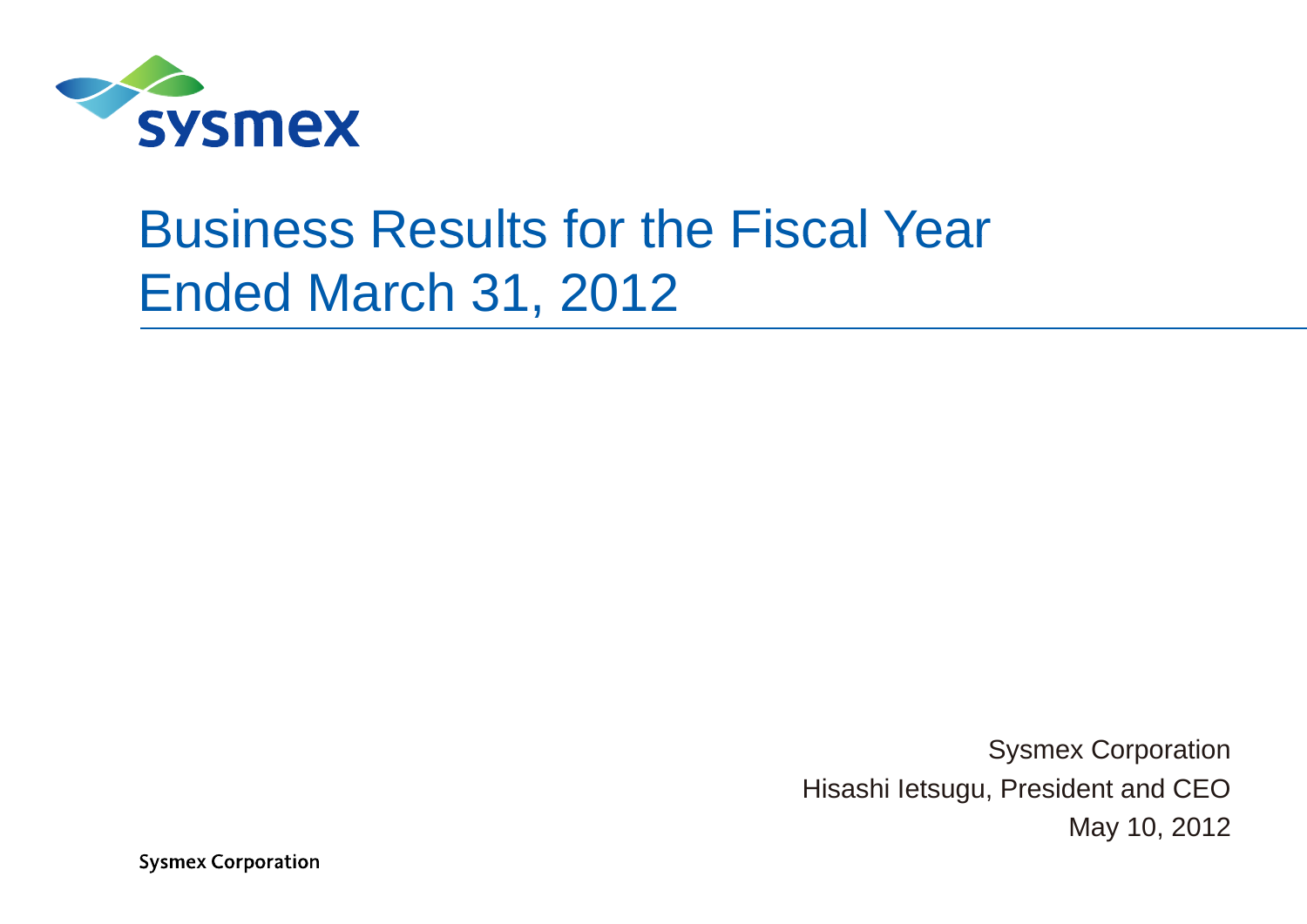

#### **Contents**

### Chapter 1 Financial Highlights for the Fiscal Year Ended March 31, 2012

### Chapter 2 Consolidated Earnings Forecast for the Fiscal Year Ending March 31, 2013

Forward-Looking Statements

This material contains forward-looking statements about Sysmex Corporation and its group companies (the Sysmex Group). These forward-looking statements are based on the current judgments and assumptions of the Sysmex Group in light of the information currently available to it. Uncertainties inherent in such judgments and assumptions, the future course of our business operations, and changes in the operating environment both in Japan and overseas may cause our actual results, performance, achievements or financial position to be materially different from any future results, performance, achievements or financial position either expressed or implied within these forward-looking statements.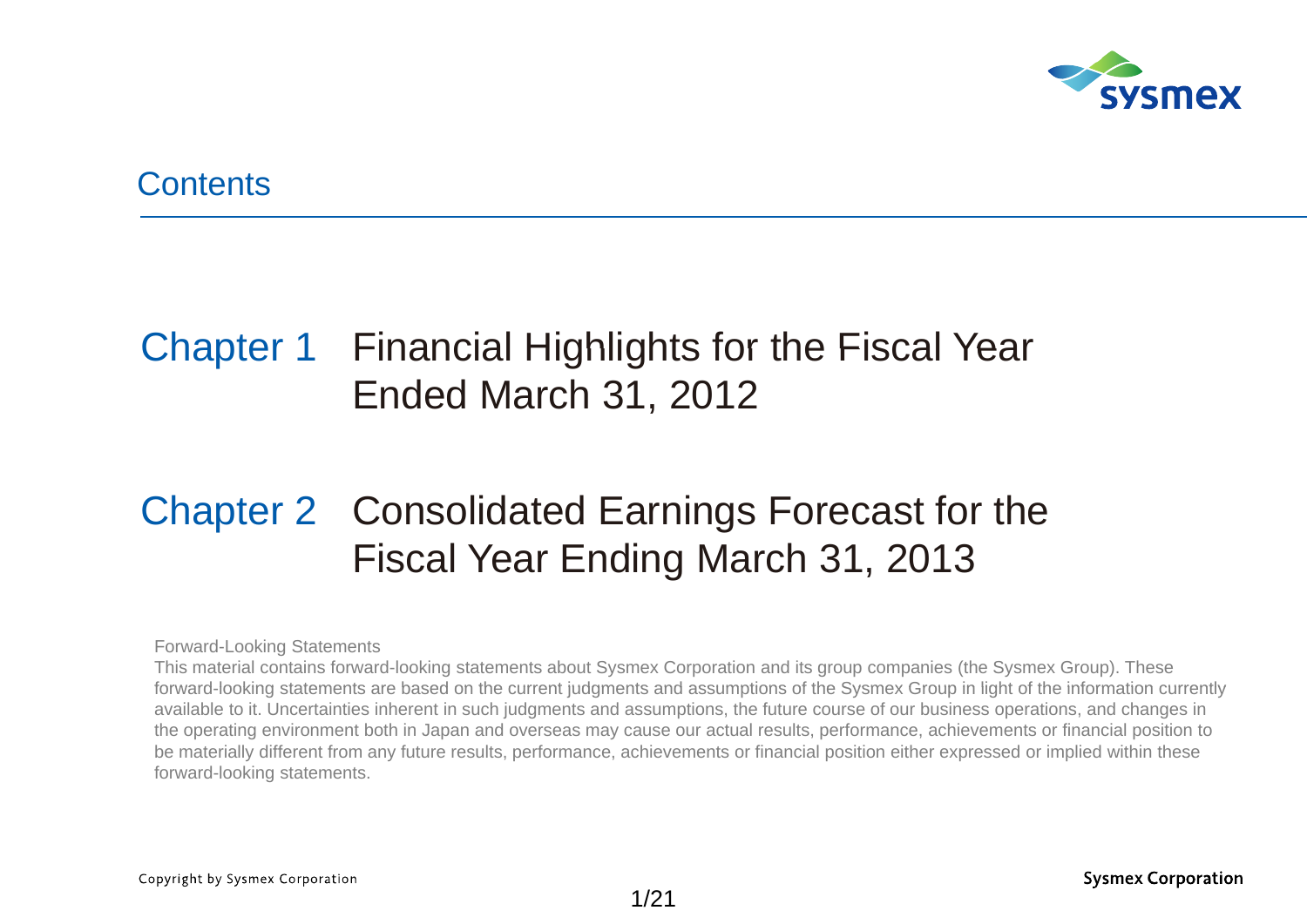

Chapter 1

Financial Highlights for the Fiscal Year Ended March 31, 2012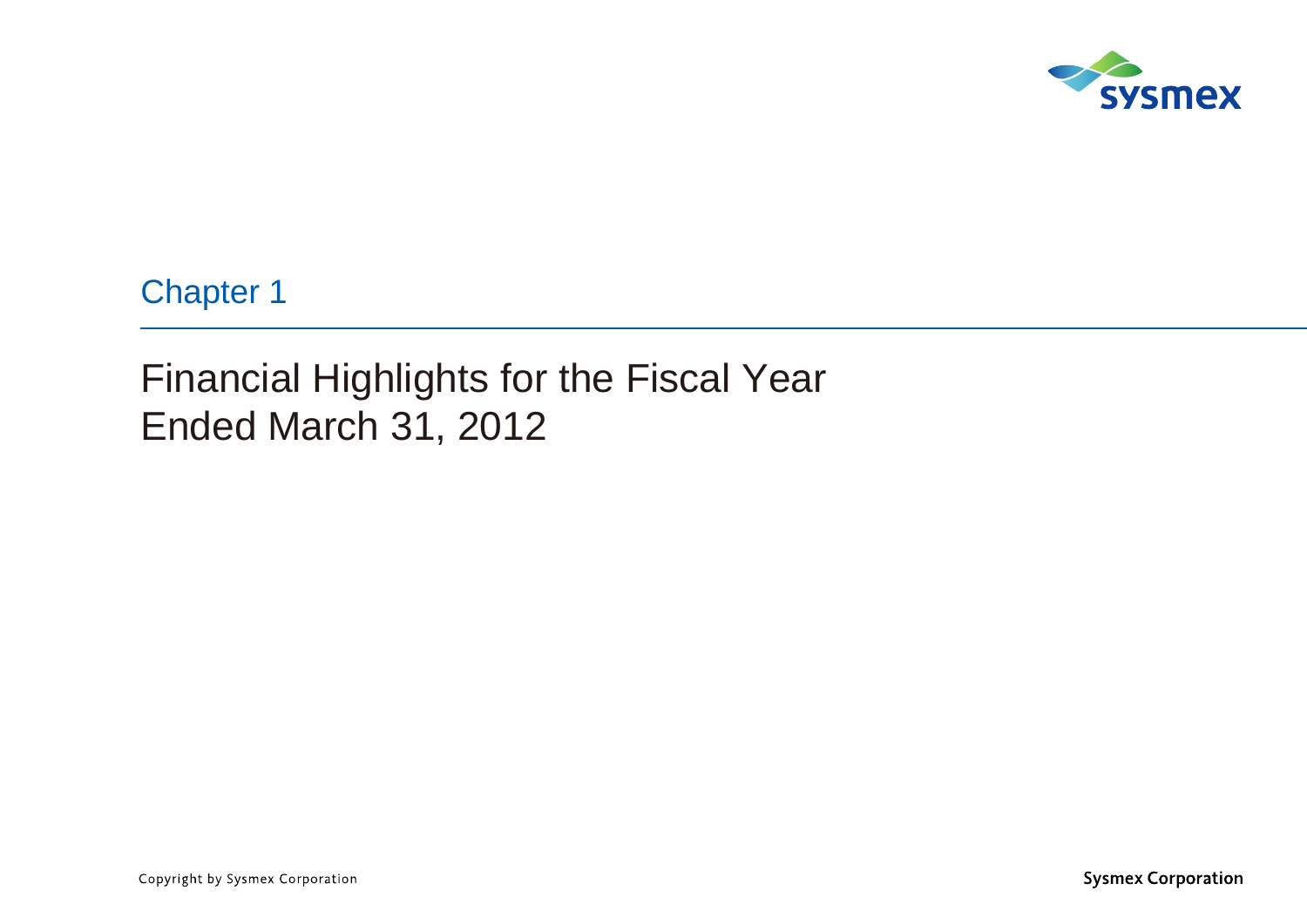## Financial Highlights

**Net sales: Up for 12 consecutive fiscal years Operating income: Up for 11 consecutive fiscal years Net sales and all income categories reach historic highs**



|     | (Billions of yen)                                     |                                           |                                                                                                                                                                          |       |              |                               |       |       |       |                                      |
|-----|-------------------------------------------------------|-------------------------------------------|--------------------------------------------------------------------------------------------------------------------------------------------------------------------------|-------|--------------|-------------------------------|-------|-------|-------|--------------------------------------|
|     | 150 Net Sales                                         | Income                                    | 25                                                                                                                                                                       |       |              | (Fiscal Years Ended March 31) |       |       |       | (Billions of yen)                    |
|     |                                                       | 134.7                                     |                                                                                                                                                                          | 2012  |              | <b>Earlier Forecast</b>       |       | 2011  |       | YoY                                  |
| 125 | 116.1<br>111.8<br>110.7                               | 124.6<br>19.2<br>18.2                     | 20                                                                                                                                                                       |       | <b>Ratio</b> | (Revised<br>November<br>2011) | Ratio |       | Ratio | (Previous<br>$period =$<br>$100\%$ ) |
| 100 | 15.7<br>15.7<br>15.0                                  | 19.1<br>17.9                              | <b>Net Sales</b>                                                                                                                                                         | 134.7 | 100%         | 134.0                         | 100%  | 124.6 | 100%  | 108.1%                               |
|     | 15.7                                                  |                                           | 15<br>Cost of sales                                                                                                                                                      | 51.6  | 38.3%        |                               |       | 46.3  | 37.2% | 111.3%                               |
| 75  | 14.5<br>12.9                                          |                                           | SG&A                                                                                                                                                                     | 63.8  | 47.4%        |                               |       | 60.0  | 48.1% | 106.4%                               |
|     |                                                       | 12.0<br>11.4                              | 10 Operating Income                                                                                                                                                      | 19.2  | 14.3%        | 18.5                          | 13.8% | 18.2  | 14.7% | 105.0%                               |
| 50  | 9.7<br>9.1<br>8.0                                     |                                           | <b>Ordinary Income</b>                                                                                                                                                   | 19.1  | 14.2%        | 18.0                          | 13.4% | 17.9  | 14.4% | 106.4%                               |
| 25  |                                                       |                                           | 5<br>Net Income                                                                                                                                                          | 12.0  | 8.9%         | 11.5                          | 8.6%  | 11.4  | 9.2%  | 105.2%                               |
|     |                                                       |                                           | Sales: Despite significant yen appreciation, sales increased in Japan and overseas.                                                                                      |       |              |                               |       |       |       |                                      |
| 0   | 2008<br>2009<br>2010<br>(Fiscal Years Ended March 31) | 2011<br>2012                              | 0<br>Operating income: The ratio of cost of sales worsened because of the impact of yen<br>appreciation, but operating income rose, owing to the effect of higher sales. |       |              |                               |       |       |       |                                      |
|     | <b>Net Sales</b><br><b>-</b> Ordinary Income          | <b>-</b> Operating Income<br>- Net Income | Non-operating balance: The forex loss was ¥0.40 billion<br>(¥0.88 billion in the previous fiscal year).                                                                  |       |              |                               |       |       |       |                                      |

 $\triangleright$  Yen appreciation reduced net sales ¥4.45 billion and operating income ¥3.13 billion Note: At the exchange rates prevailing one year earlier, net sales would have been up 11.6%, and operating income up 22.1%.

R ¥109.0 ¥113.1 Capital Expenditure: ¥7.90 billion Depreciation and Amortization: ¥7.03 billion R&D Expenditure: ¥11.90 billion

Copyright by Sysmex Corporation

2012

(Fiscal Years Ended March 31)

1USD ¥79.1

1EUR

2011

¥85.7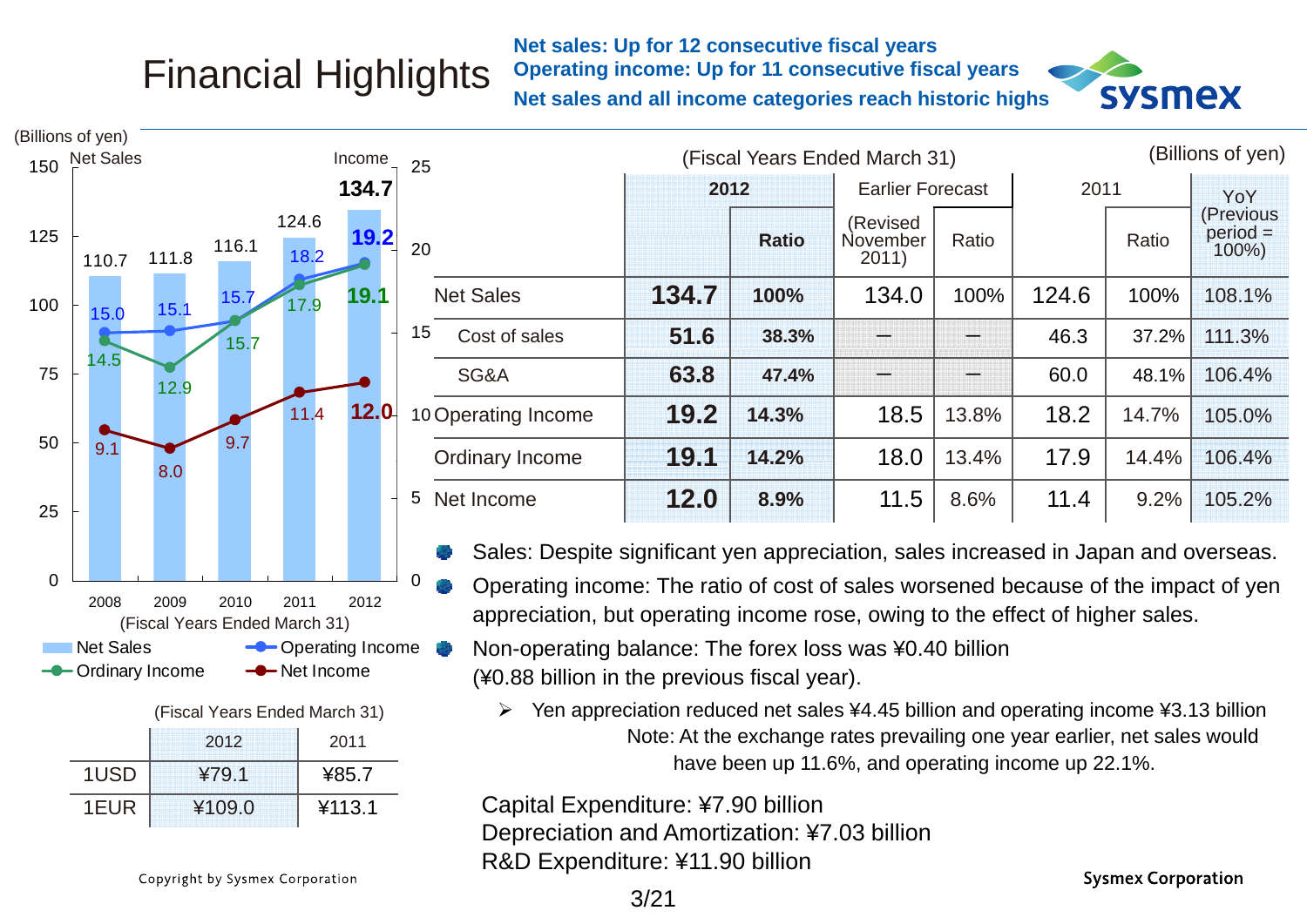

(Billions of yen)



Copyright by Sysmex Corporation

**Sysmex Corporation**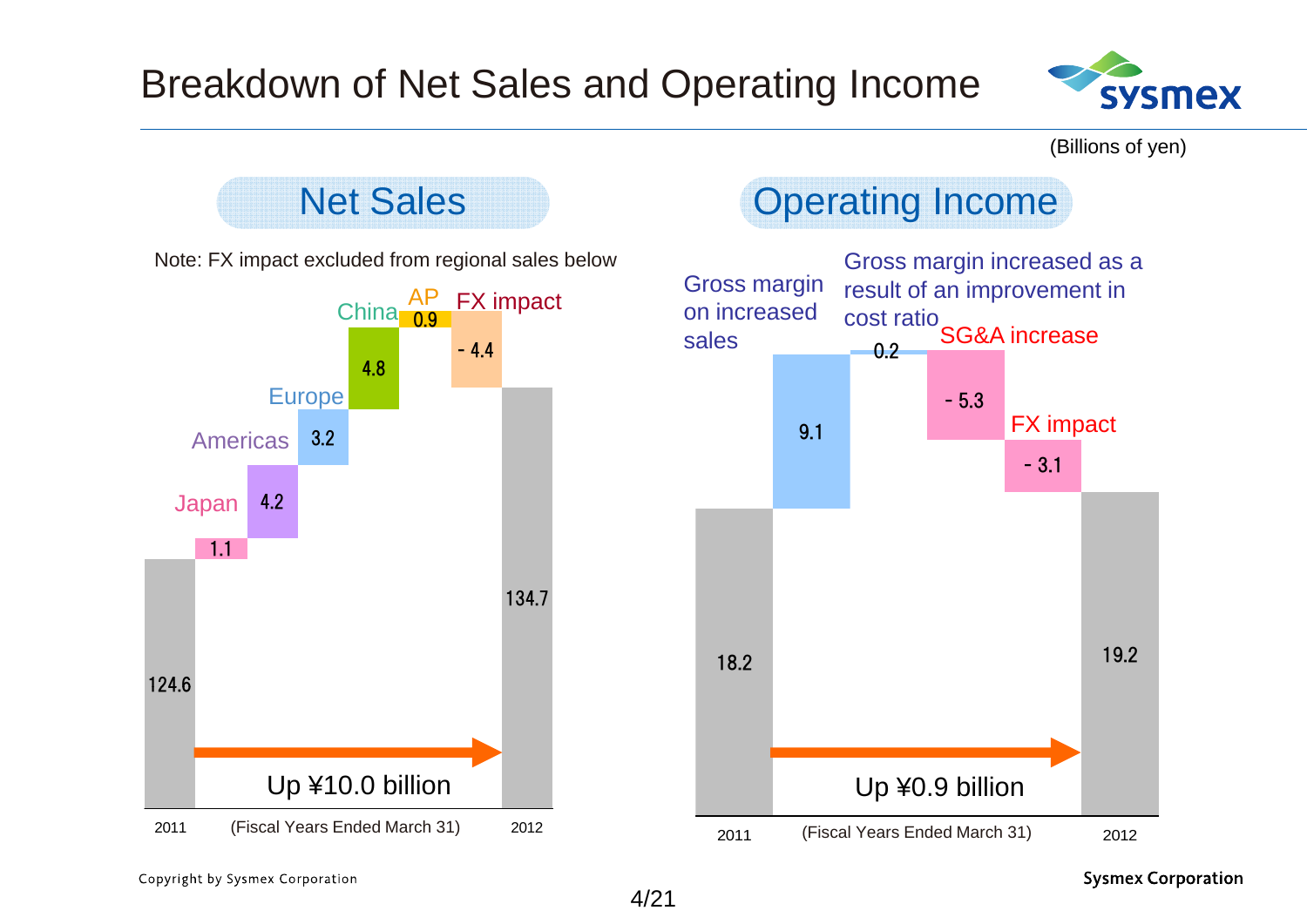

(Billions of yen)



Copyright by Sysmex Corporation

**Sysmex Corporation**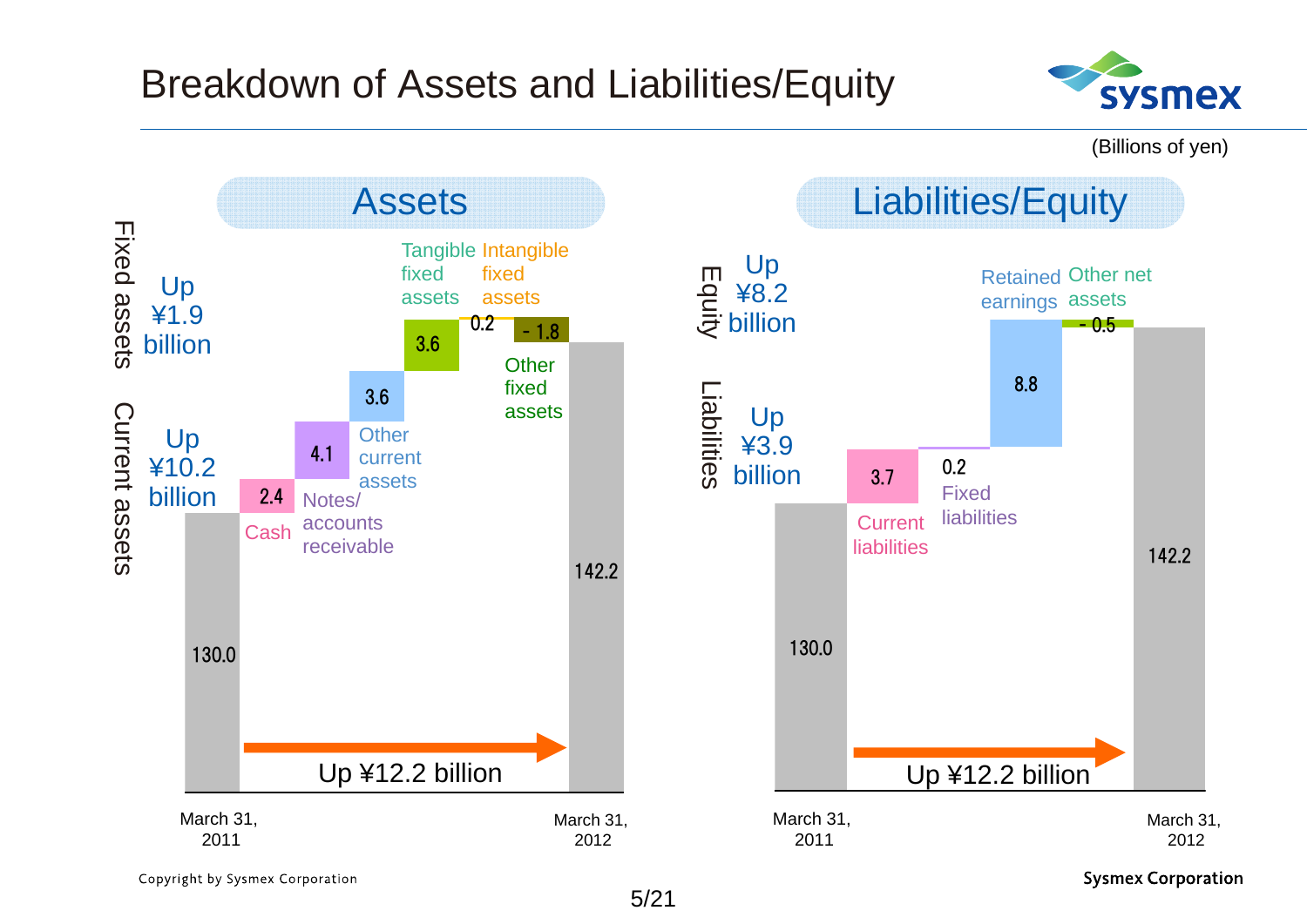#### Consolidated Cash Flows



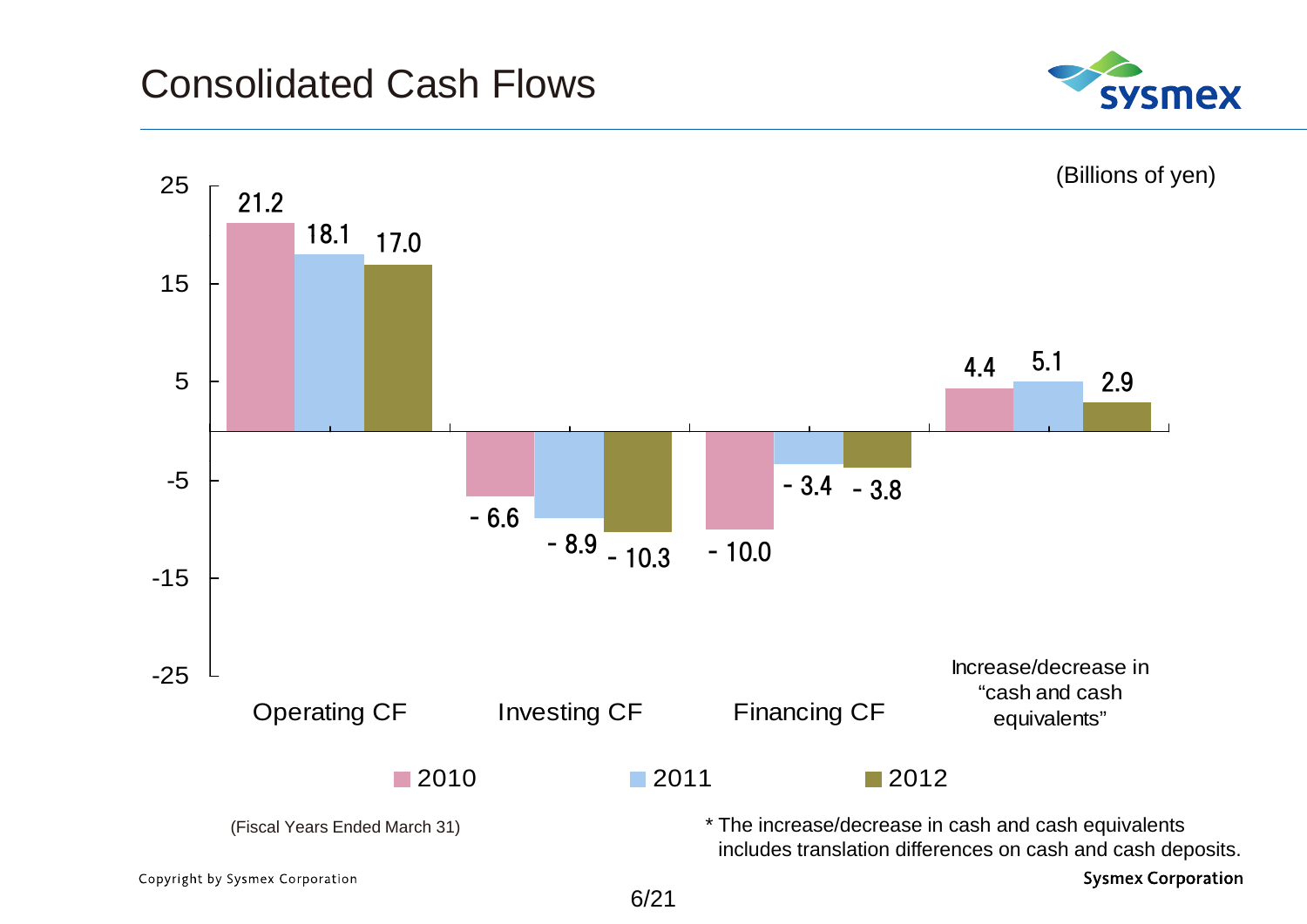#### Began offering laboratory testing service for research involving the risk of recurrence of early-stage breast cancer

7/21

**Sysmex Corporation** 

- Topics (1) (Fiscal Year Ended March 31, 2012)
- Launched new products in the hematology and non-hematology fields
	- $\triangleright$  Hematology
		- Commenced sales of the flagship **XN-Series** (Japan, Europe)
		- Began sales in China of the **XS-500***i* (five-type analyzer), tailored to emerging market needs, with gradual rollout into other emerging markets hematology analyzer
	- $\triangleright$  Hemostasis
		- Launched the **CS-5100**, the top-end model in the CS Series of coagulation analyzers
		- Commenced sales of the CA-600 Series, one of the world's most compact analyzers with functions needed for hemostasis
	- $\triangleright$  Clinical chemistry
		- Launched sales in China and other parts of Asia of JCA-BM6010/c (JEOL) automated clinical chemistry analyzer
	- $\triangleright$  Immunochemistry
		- Expanded lineup of designated reagents for the HISCL-2000*i*
- Received Good Design Gold Award 2011 for *in vitro* diagnostic system employing Silent Design®



GOOD DESIGN AWARD 2011

GOLD **AWARD** 



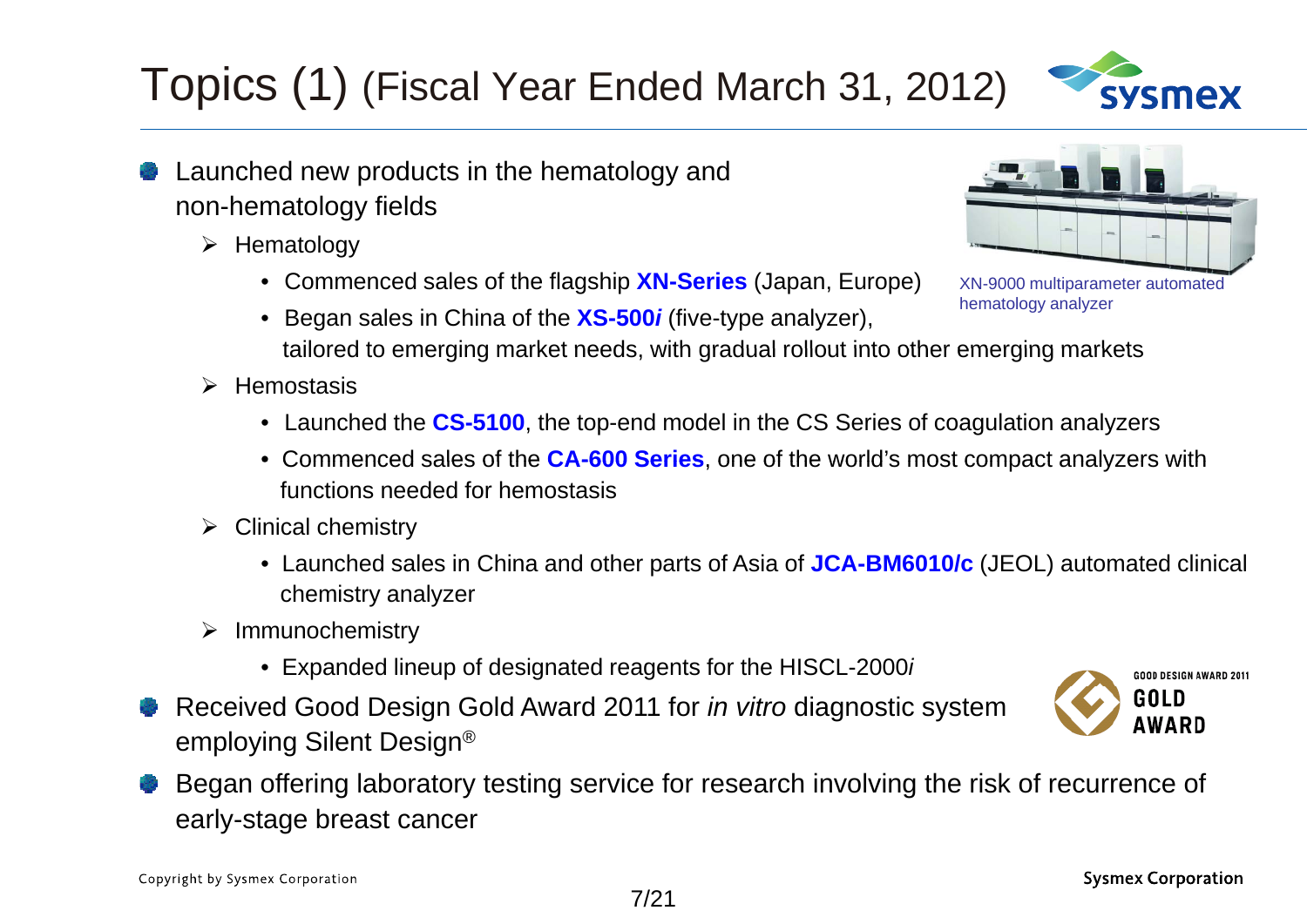Copyright by Sysmex Corporation

### Augmented reagent production system

- $\triangleright$  Completed construction of a new manufacturing wing at the Ono Factory, our reagent production base in **Japan**
- Expanded our Jinan Factory in **China** to meet growing demand and the state of the Constantine Changes on the Constantine Changes on the Constantine Changes on the Constantine Changes on the Constantine Changes on the Constantine Changes on the Constantine Changes on t
- Enhanced our sales and support network
	- Established subsidiary in **Russia**, a market slated for expansion

Topics (2) (Fiscal Year Ended March 31, 2012)

- > Converted company in Taiwan to wholly owned subsidiary and reinforced sales and support services
- Established subsidiary in the **Philippines** and commenced direct sales and support in the Manila metro area
- Sysmex reference counter\* was selected by Beijing Institute of Metrology and Testing as the national standard for blood cell counting in China
- Sysmex selected as one of 2012 Global 100's most sustainable companies in the world
- Received Japan Investor Relations Association's Fiscal 2011 Best IR Award

\* Reference counter: A semi-automated instrument used for determining values for blood cell counts (number of red and white blood cells), considered the pinnacle of traceability in hematology.





Reference counter



**Jinan Factory** 





**Sysmex Corporation** 

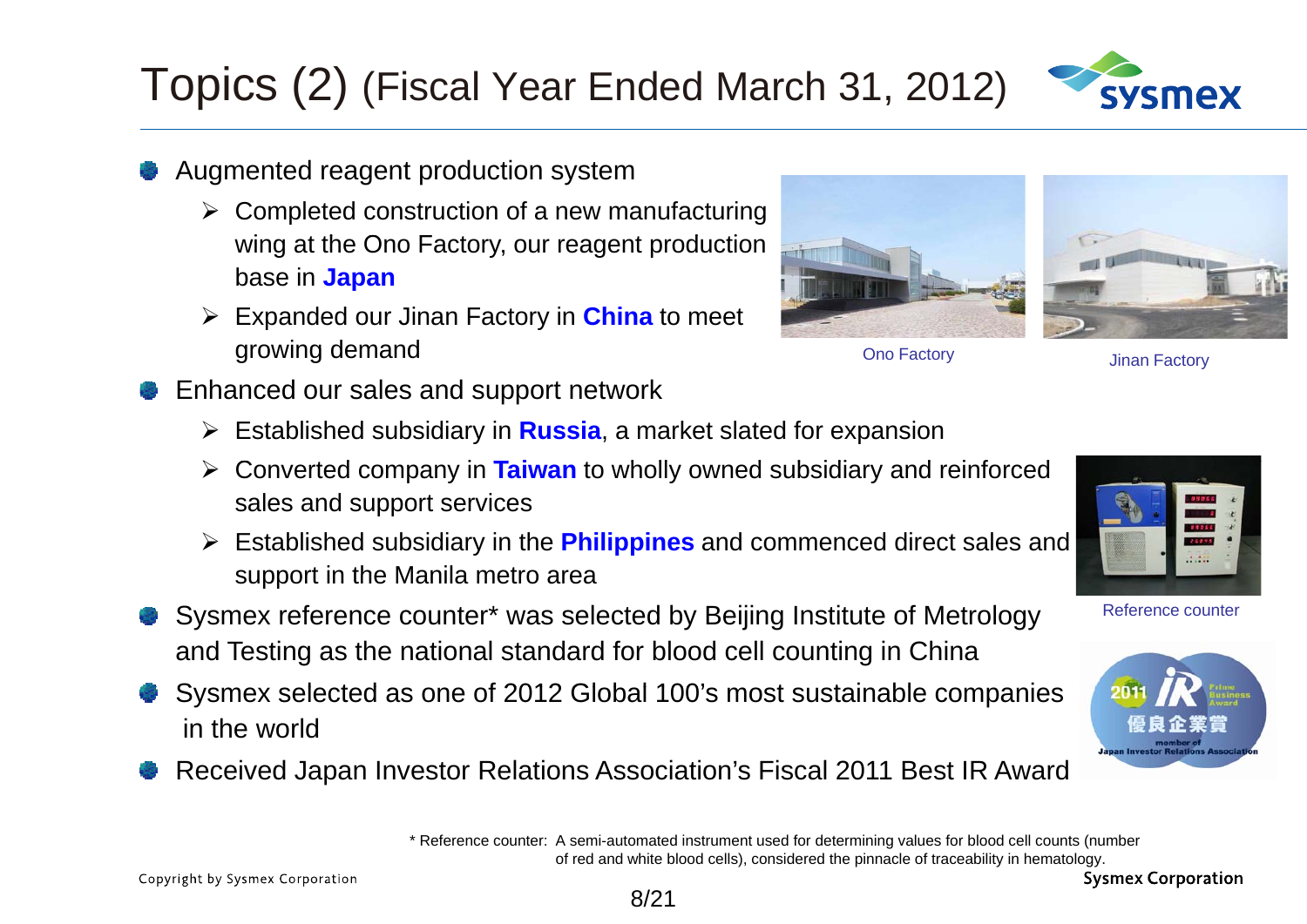### Net Sales by Geographic Region



| g,  | <b>Net Sales by Geographic Region</b><br>(Sales to Customers) |           |                                          |       | (Fiscal Years Ended March 31) |                                                       |        | (Billions of yen)            |  |
|-----|---------------------------------------------------------------|-----------|------------------------------------------|-------|-------------------------------|-------------------------------------------------------|--------|------------------------------|--|
|     |                                                               |           | 2012                                     |       |                               | 2011                                                  |        | YoY (Previous period = 100%) |  |
|     |                                                               |           |                                          | Ratio |                               | Ratio                                                 | (Yen)  | (Local currency)             |  |
|     | <b>Net Sales</b>                                              |           | 134.7                                    | 100%  | 124.6                         | 100.0%                                                | 108.1% |                              |  |
|     |                                                               | Americas  | 26.8                                     | 19.9% | 25.4                          | 20.4%                                                 | 105.4% | 114.3%                       |  |
|     |                                                               | Europe    | 37.0                                     | 27.5% | 35.2                          | 28.3%                                                 | 104.9% | 108.9%                       |  |
|     | Region                                                        | China     | 19.2                                     | 14.3% | 15.0                          | 12.1%                                                 | 127.9% | 132.1%                       |  |
|     |                                                               | <b>AP</b> | 7.8                                      | 5.9%  | 7.1                           | 5.7%                                                  | 110.7% | 112.8%                       |  |
|     |                                                               | Japan*    | 43.6                                     | 32.4% | 41.7                          | 33.5%                                                 | 104.7% |                              |  |
|     |                                                               |           | * Includes South Korea, IDEXX and others |       |                               |                                                       |        |                              |  |
| -33 | <b>Exchange Rates</b>                                         |           | (Fiscal Years Ended March 31)            |       |                               | <b>Percentage of Net Sales</b><br>in Emerging Markets |        | 2012                         |  |

|      | 2012   | 2011   |
|------|--------|--------|
| 1USD | ¥79.1  | ¥85.7  |
| 1EUR | ¥109.0 | ¥113.1 |
| 1RMB | 412.4  | ¥12.8  |
| 1SGD | 463.1  | 464.3  |



Copyright by Sysmex Corporation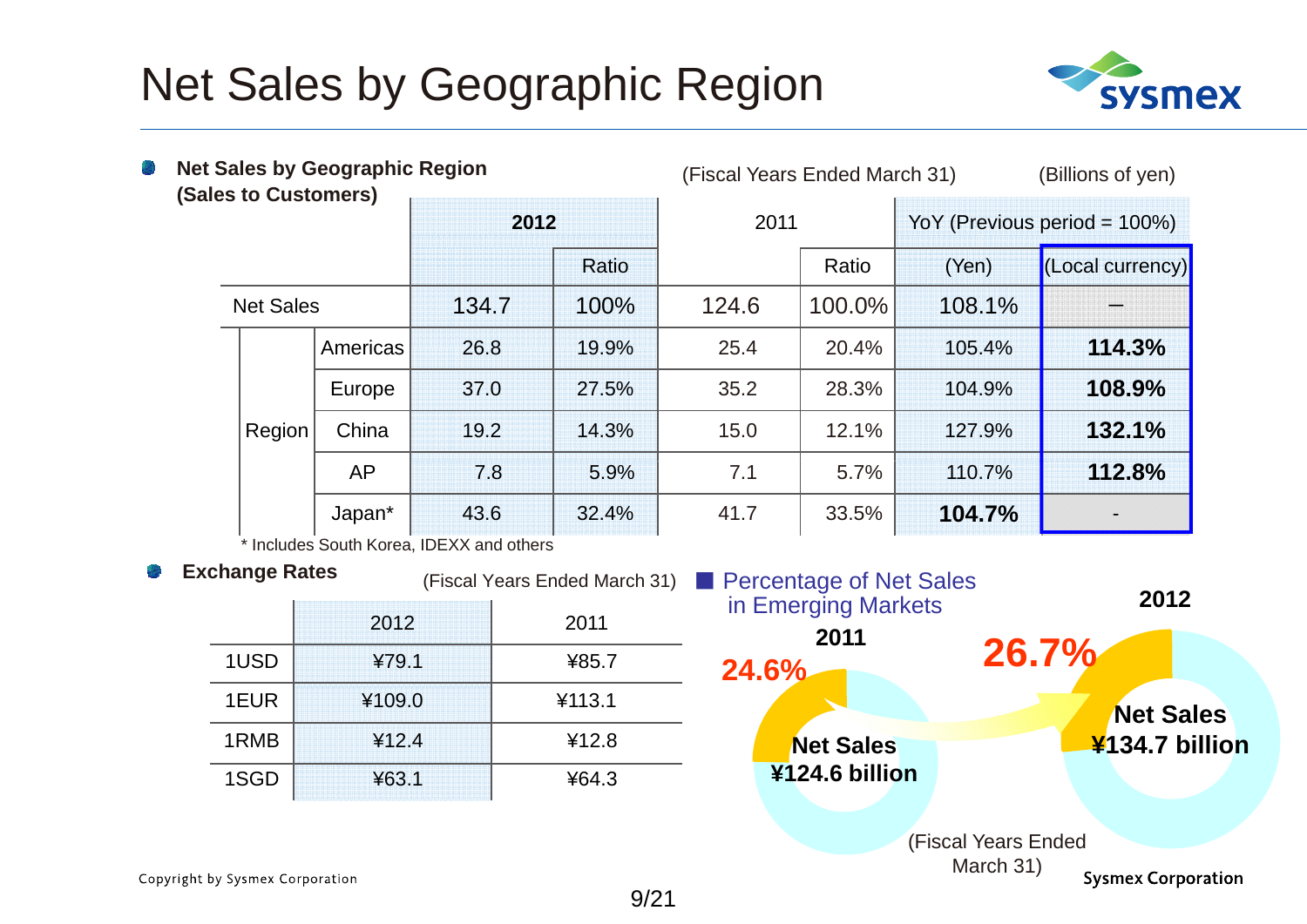#### Geographic Segment Information: Americas sysmex



| Net Sales | (Billions of yen) | Operating Income $\tau$ 4.5 | 26.8           |        |                               | (Fiscal Years Ended March 31) |      | (Billions of yen)                          |
|-----------|-------------------|-----------------------------|----------------|--------|-------------------------------|-------------------------------|------|--------------------------------------------|
| 20.8      | 23.4<br>23.3      | 25.4                        | $\star$<br>2.8 |        |                               | 2012                          | 2011 | <b>YoY (Previous)</b><br>$period = 100\%)$ |
|           |                   |                             |                | $+3$   | <b>Net Sales</b>              | 26.8                          | 25.4 | 105.4%                                     |
| 0.9       |                   |                             |                | $+1.5$ | Operating Income <sup>*</sup> | 2.8                           | 3.2  | 88.4%                                      |

■ On a local currency basis: net sales 114.3%; operating income 95.9%

- Favorable sales of instruments and accompanying increases in sales of reagents and services offset the negative effects of yen appreciation.
	- $\blacktriangleright$  Americas: Sales in the hematology field were strong, owing to sales to IHNs $^{\ast}$ 1 and the VISN $^{\ast}$ 2. In the hemostasis field, sales were down, owing mainly
		- to a delay in FDA approval of the CS Series.
	- $\blacktriangleright$ Canada: Sales rose, owing to win of large government project.
	- $\blacktriangleright$  $\triangleright$  Brazil, Mexico: Sales increased, owing to increase in bids won.
- Operating income fell, owing to such factors as a revision in intragroup transaction prices.

\*1 IHN: Integrated Healthcare Network \*2 VISN: U.S. Veterans Integrated Service Network

Copyright by Sysmex Corporation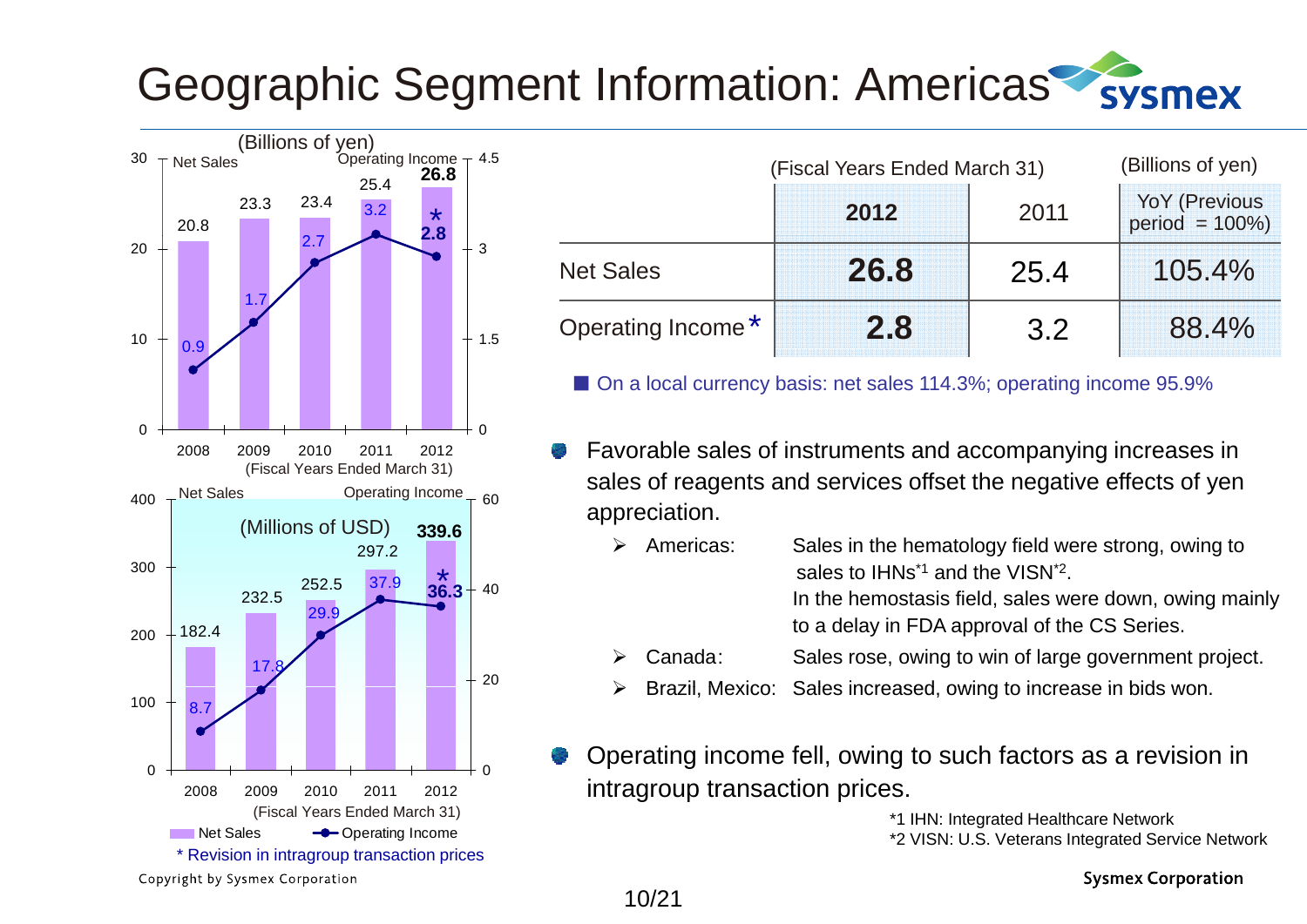## Geographic Segment Information: Europe





| Net Sales<br>39.1 |      | Operating Income $-12$ |      |  |      |       |                         | (Fiscal Years Ended March 31) |      |                                  |
|-------------------|------|------------------------|------|--|------|-------|-------------------------|-------------------------------|------|----------------------------------|
|                   | 35.3 | 36.4                   | 35.2 |  | 37.0 |       |                         | 2012                          | 2011 | YoY (Previous<br>$period = 100%$ |
|                   |      |                        |      |  | 5.3  | $+~8$ | <b>Net Sales</b>        | 37.0                          | 35.2 | 104.9%                           |
| 4.6               |      |                        |      |  |      |       | <b>Operating Income</b> | 5.3                           | 4.5  | 118.2%                           |

■ On a local currency basis: net sales 108.9%; operating income 122.7%

Although affected to some extent by the economic deceleration in Ended March 31) **Europe, sales were favorable, centered on the hematology field.**<br>Operating Income

| $\triangleright$ Germany: | Sales rose, owing to the acquisition of a large project |
|---------------------------|---------------------------------------------------------|
|                           | from a prominent commercial lab.                        |

- > UK. France:  $_0$   $\longrightarrow$  UK, France: We continued to propose systems, and sales increased.
	- $\triangleright$  Spain: Although sales in the life sciences sector increased, sales were down slightly, affected by budget delays at government-affiliated hospitals.
		- > Eastern Europe, Russia: Sales rose substantially, owing to acquisition of project through bid in Russia.
	- Operating income rose, as sales growth compensated for the increase in SG&A expenses to augment our sales and support structures.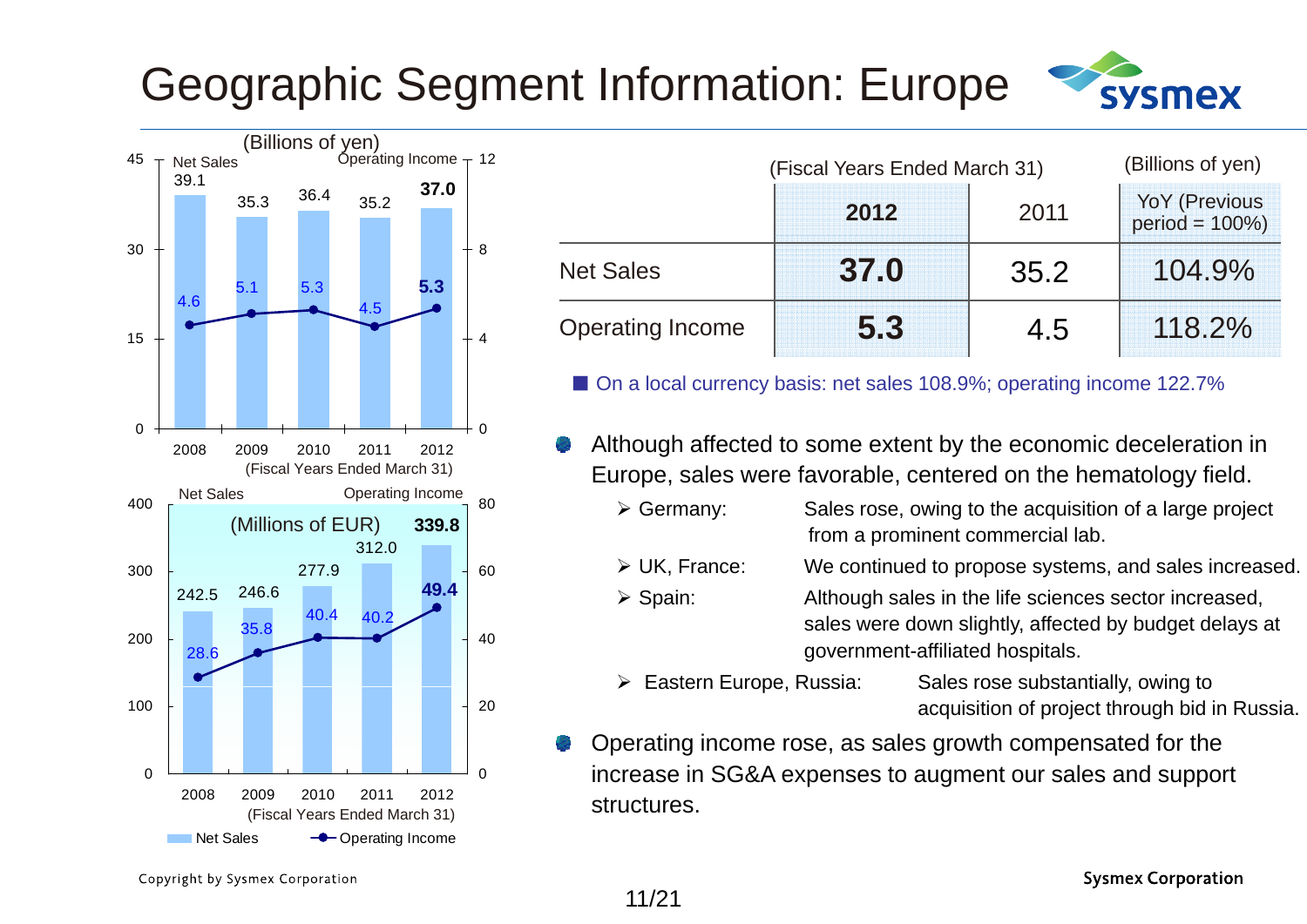## Geographic Segment Information: China





| <b>UNIUTED</b> UP YELL!<br>Operating Income |    |                    | (Fiscal Years Ended March 31) | (Billions of yen) |                                 |
|---------------------------------------------|----|--------------------|-------------------------------|-------------------|---------------------------------|
| 19.2                                        |    |                    | 2012                          | 2011              | YoY (Previous<br>$period = 100$ |
| 15.0<br>11.8                                | -3 | <b>Net Sales</b>   | 19.2                          | 15.0              | 127.9%                          |
| 10.1<br>$\overline{2.4}^*$<br>2.3           | 2  | Operating Income * | 2.3                           | 2.4               | 98.3%                           |

<sup>1</sup> ■ On a local currency basis: net sales 132.1%; operating income: 101.5%

- Owing to expansion in healthcare demand, sales in the hematology and non-hematology fields continued to grow substantially.
	- $\blacktriangleright$ Hematology: Sales of five-type instruments were up significantly, owing to system proposals to hospitals.
	- $\blacktriangleright$  Urinalysis: Sales of urinalysis transport system products were favorable, and sales of instruments and reagents both increased.
		- $\blacktriangleright$  Hemostasis: Sales of instruments and reagents both increased, in line with growing demand for coagulation and fibrin analysis.
	- $\blacktriangleright$  Clinical chemistry: Sales grew, owing to introduction of new JCA-BM6010/c (JEOL).
- Operating income fell, owing to such factors as <sup>a</sup> revision in intragroup transaction prices.

Copyright by Sysmex Corporation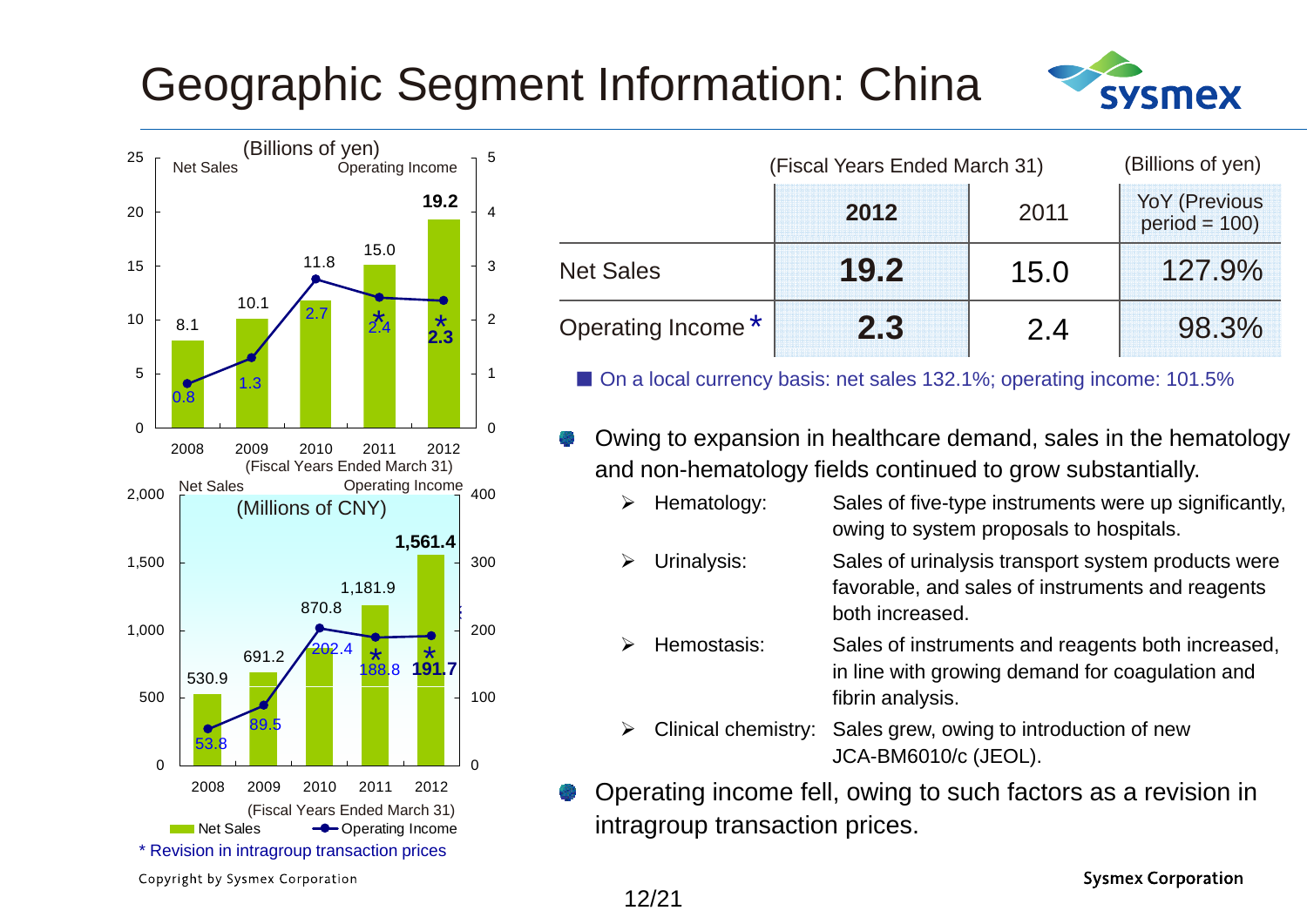### Geographic Segment Information: AP





| Original Superity<br>  Operating Income<br>1.5 |                   | (Fiscal Years Ended March 31) |      | (Billions of yen)                  |
|------------------------------------------------|-------------------|-------------------------------|------|------------------------------------|
| 7.8<br>7.1<br>5.8                              |                   | 2012                          | 2011 | YoY (Previous<br>$period = 100\%)$ |
| 1.0<br>0.8<br>$\star$<br>5.3<br>0.7<br>0.6     | <b>Net Sales</b>  |                               |      | 110.7%                             |
| $\star$<br>0.5<br>0.3                          | Operating Income* | 02                            |      | 44.2%                              |

■ On a local currency basis: net sales 112.8%; operating income 45.0%

- Sales were up throughout the area, including in Southeast Asia, South Asia and Oceania.
	- ↘ Indonesia: Government bidding projects recovered.
	- $\blacktriangleright$ India: Hematology and hemostasis instrument sales expanded.
	- $\blacktriangleright$  Australia: Won a major bid for hemostasis analyzers from a prominent commercial lab.
	- Life sciences:e sciences: Introduced the first RD-100*i* in the AP region, in Thailand.
- Operating income fell, owing to such factors as a revision in intragroup transaction prices.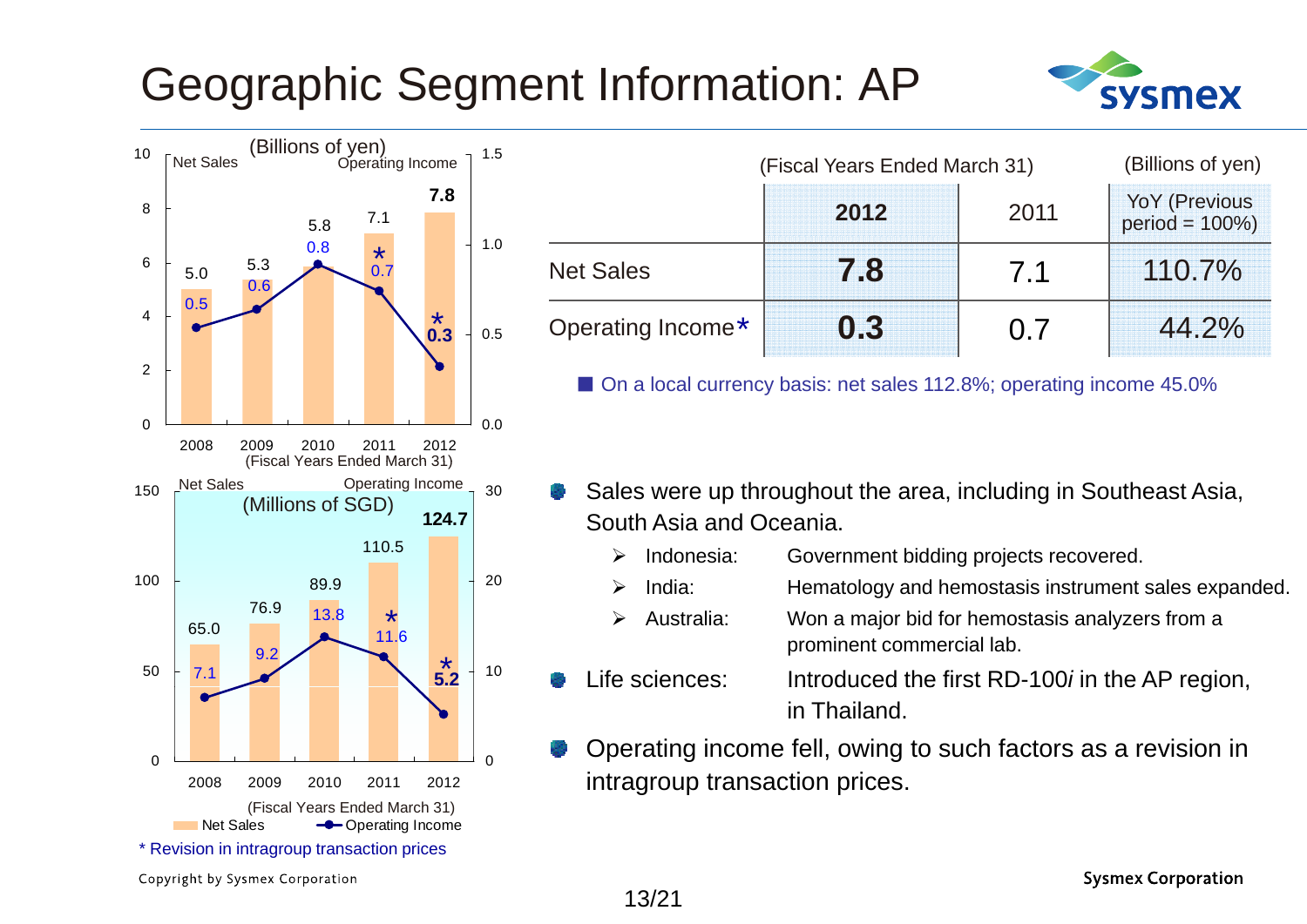## Geographic Segment Information: Japan



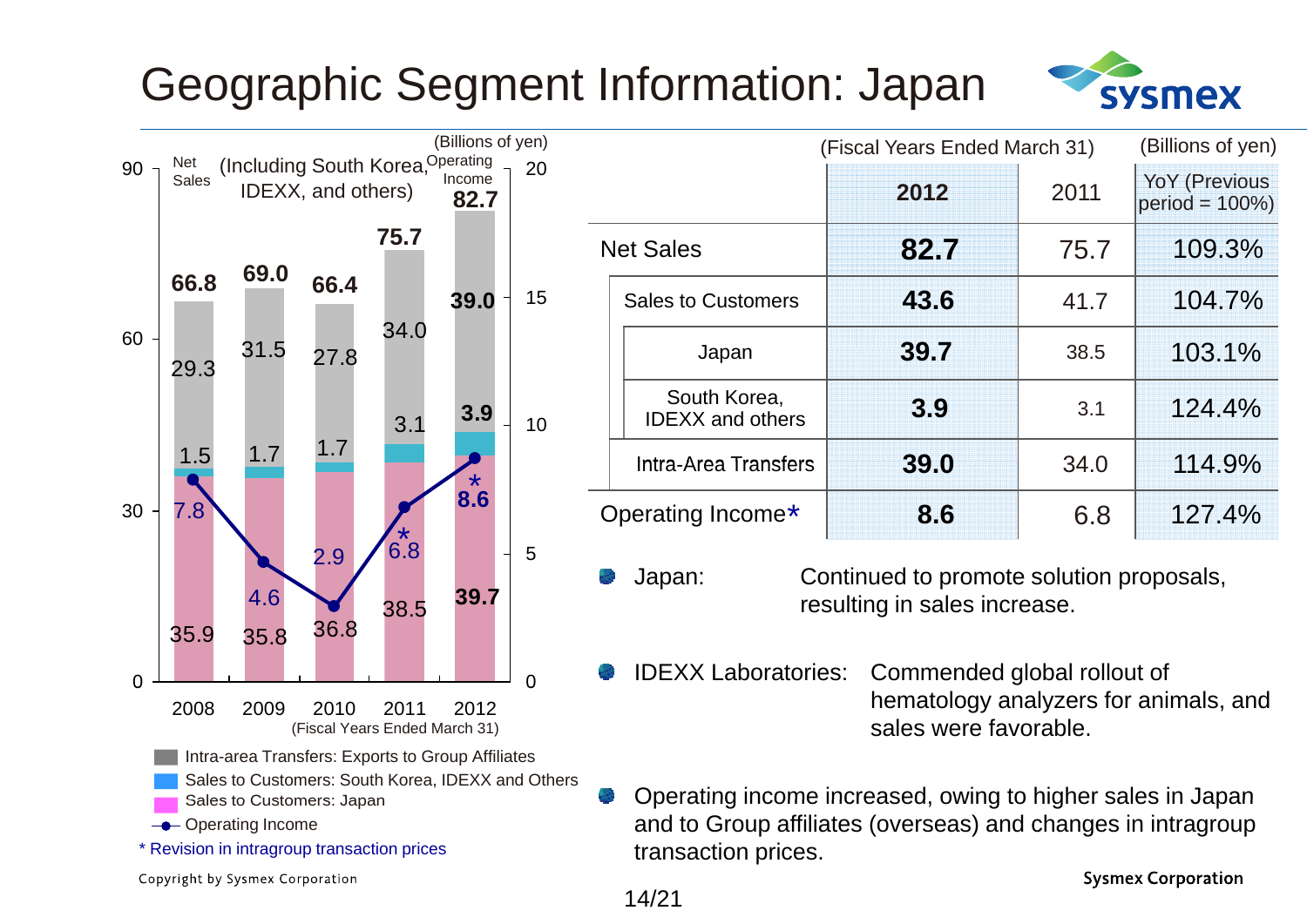

#### **■ Expected dividend is ¥4 higher than initial year-end dividend forecast of ¥15**

|                                                                                     | <b>Interim</b><br><b>Dividend</b> | Year-End<br><b>Dividend</b>                                                                                | <b>Total</b>   | <b>Dividend</b><br>Ratio |
|-------------------------------------------------------------------------------------|-----------------------------------|------------------------------------------------------------------------------------------------------------|----------------|--------------------------|
| <b>Fiscal Year Ended</b><br>March 31, 2012<br>(Proposed)                            | ¥15                               | ¥19<br>Note: To be<br>proposed at the<br><b>45th Ordinary</b><br><b>General Meeting</b><br>of Shareholders | 434            | 29.1%                    |
| <b>Fiscal Year Ended</b><br>March 31, 2011<br>(After accounting for<br>stock split) | 428<br>$(*14)$                    | 432<br>$(*16)$                                                                                             | ¥60<br>$(*30)$ | 27.0%                    |

Note: Two-for-one common share stock split on April 1, 2011

Dividend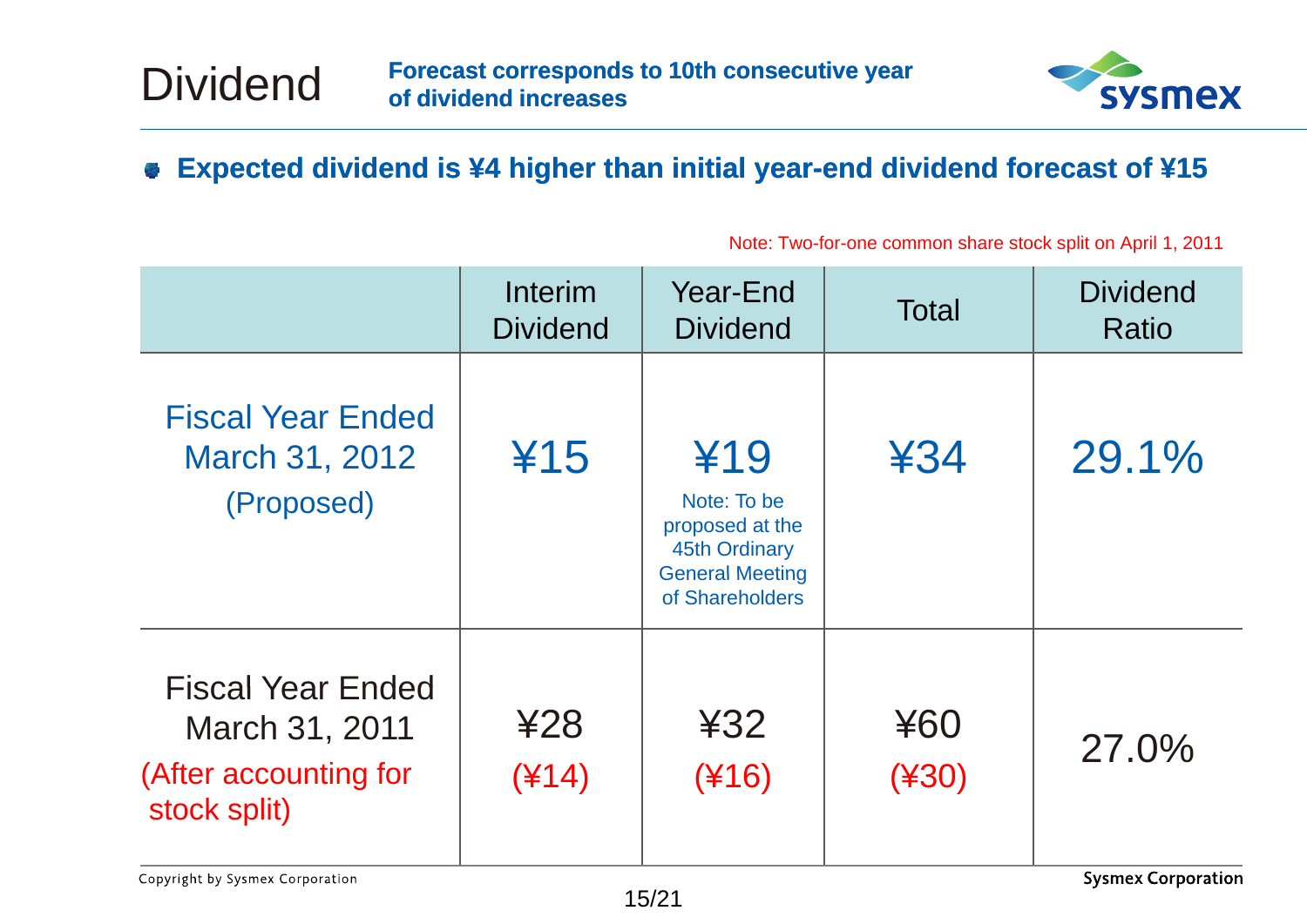

Chapter 2

Consolidated Earnings Forecast for the Fiscal Year Ending March 31, 2013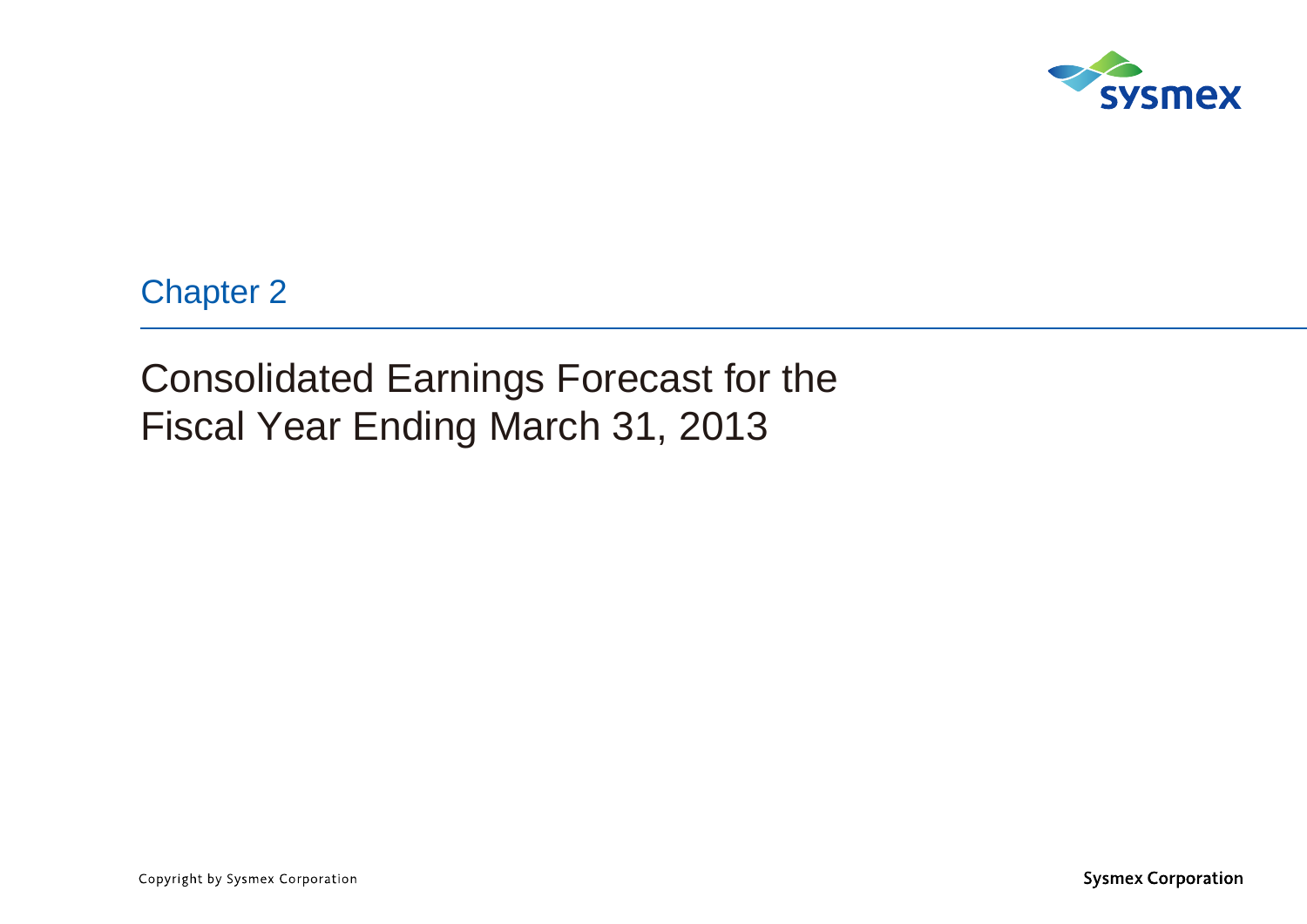

#### **Changing global economic framework**

- Amid concerns of economic crisis, economic measures are anticipated as a result of upcoming leadership changes in France, the United States and South Korea
- $\triangleright$  Internal demand continues to grow, centered on the BRICs countries

#### **Public spending on healthcare rising**

- ► United States: Ongoing debate on medical system reform bill (medical insurance system)
- ► Russia: Program underway to modernize the healthcare sector
- China: Ongoing medical system reforms (ongoing reforms included in 12th five-year plan, from 2011 to 2015)
- ► Indonesia: National medium-term development plan ranks healthcare third in terms of budget allocation priority
- ▶ Japan: Reforms in medical remuneration resulted in an upward revision in overall (net) medical fees of +0.004%

#### **Changing competitive environment**

- Prominent companies from other sectors entering the healthcare arena
- Manufacturers from emerging markets growing more prominent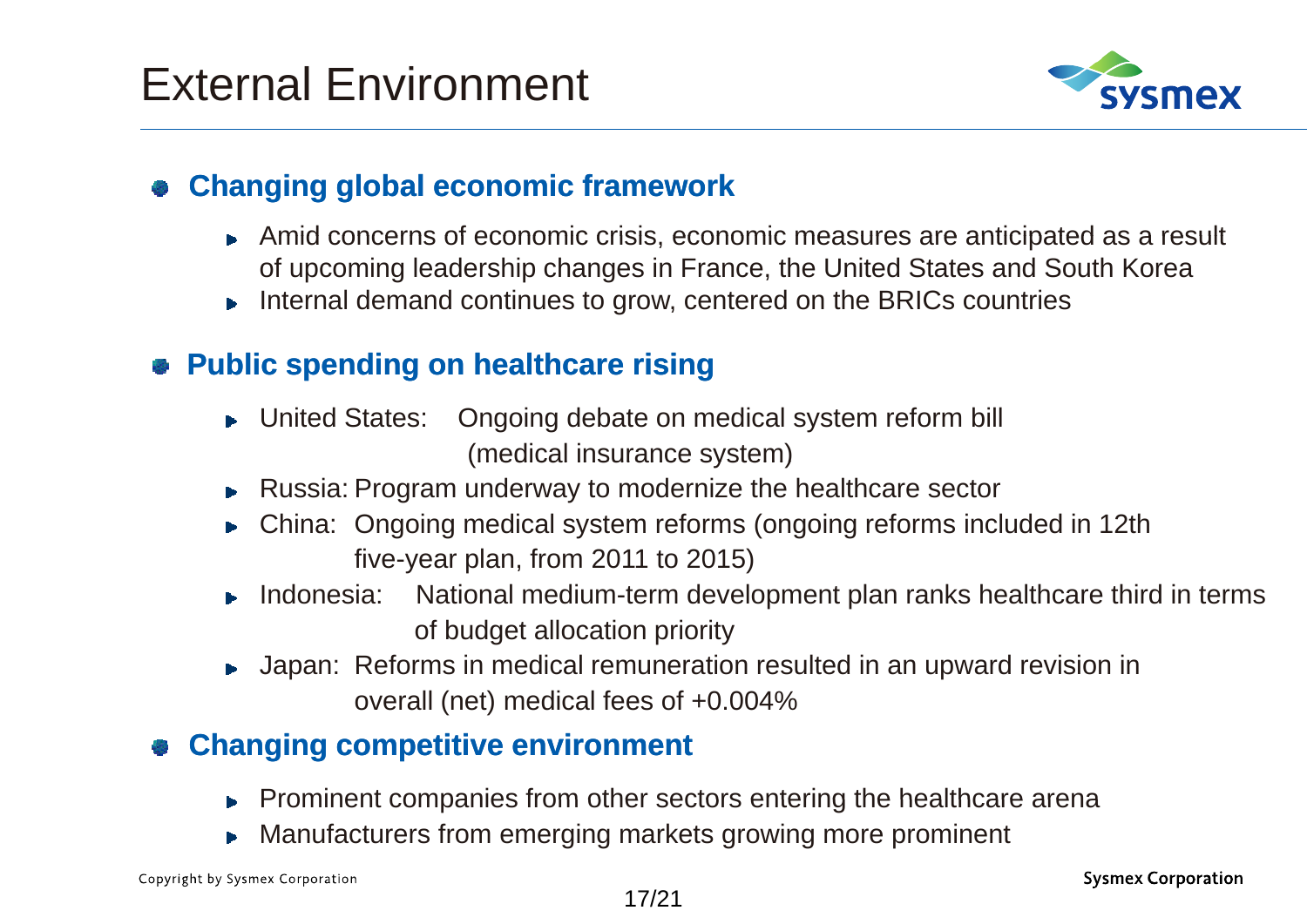### Strengthening Non-Hematology

**\***



#### **ICH\* business unit established to focus on testing of immunochemistry, clinical chemistry and hemostasis**

- \* **O** mmunochemistry testing
	- **C** linical chemistry testing
	- **H**emostasis testing

Overall management of such activities as business strategies, product development, reagent production and data quality assurance

- ・Strengthen specialized value chain
- · Flexible deployment of personnel
- ・Seamless organizational structure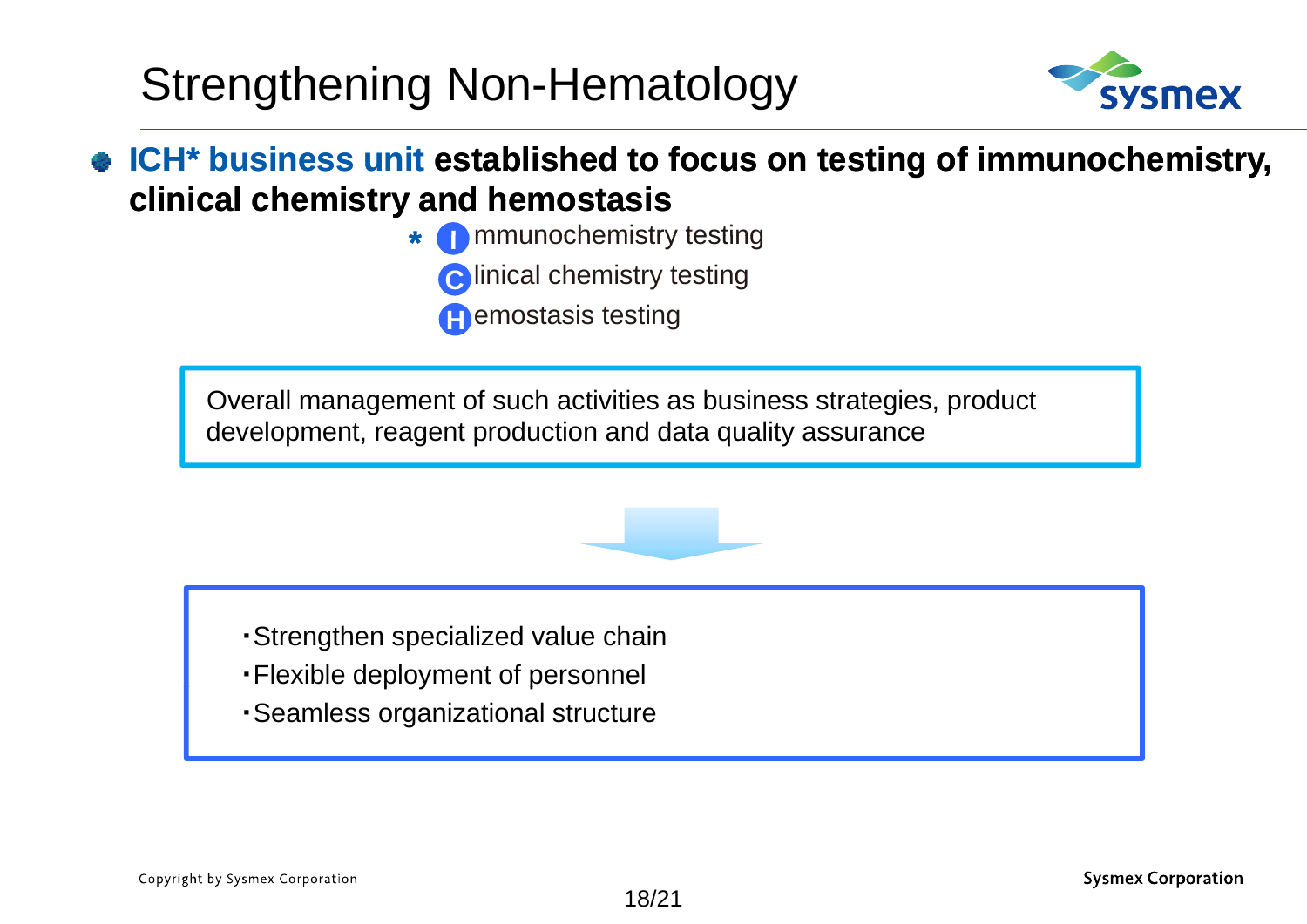### Consolidated Earnings Forecast



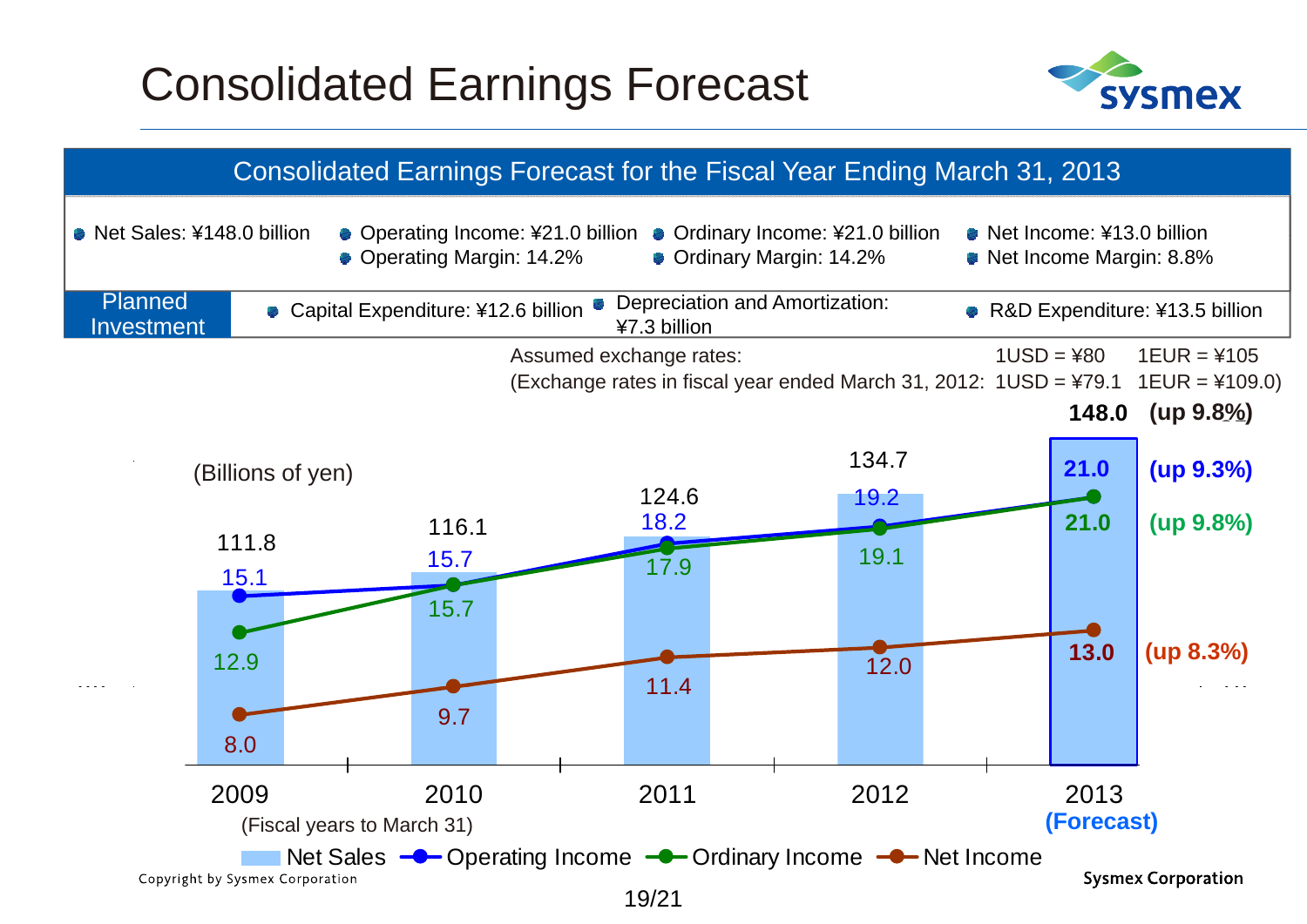#### Financial Targets: Sales and Operating Income by Region



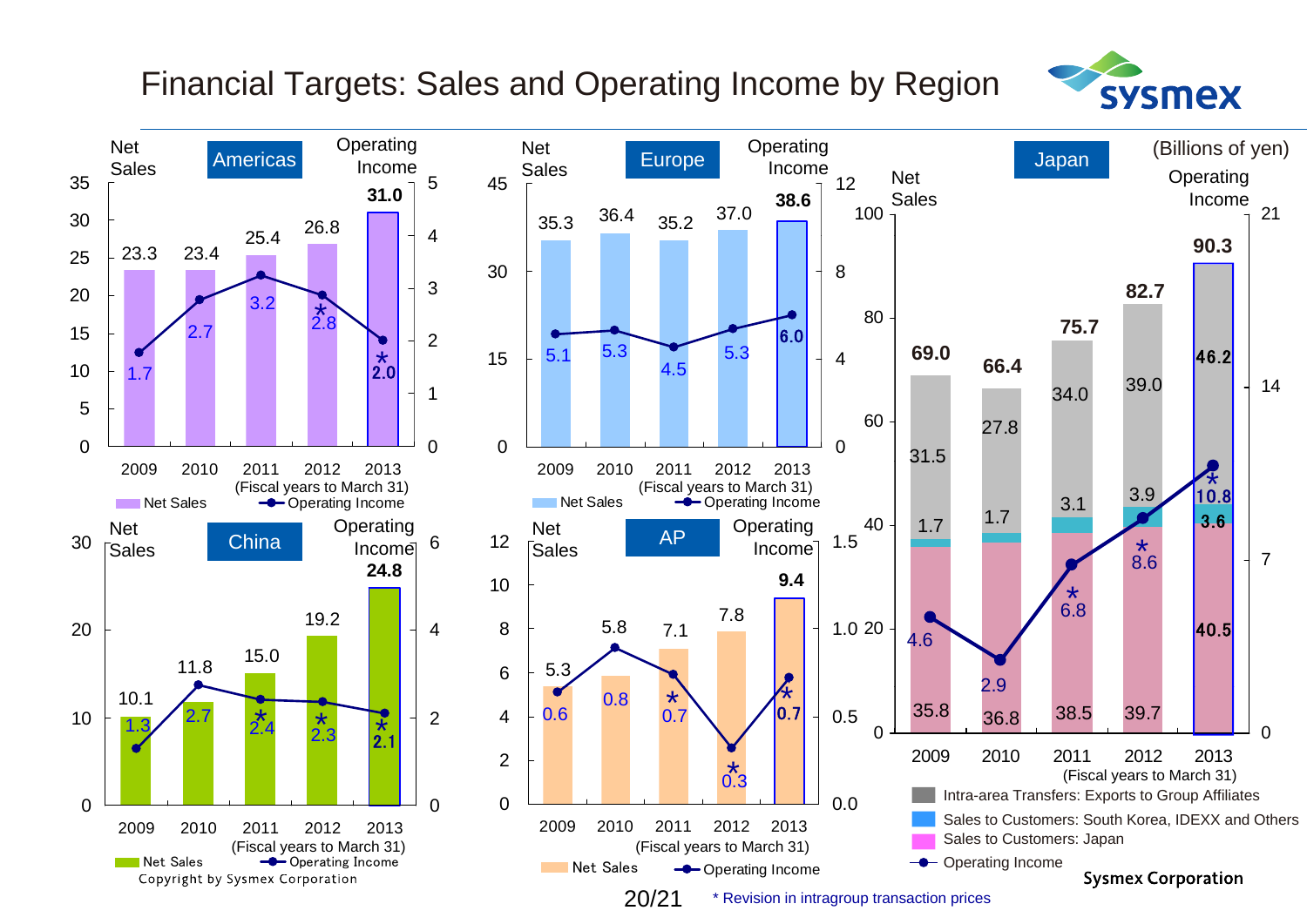## Dividend Policy and Dividend Forecast



To continue growing at a high and steady rate, Sysmex must strike an appropriate balance between investing aggressively and returning profits to shareholders as profitability increases. We are working toward this balance. Our basic policy on returning profits to shareholders is to ensure <sup>a</sup> regular level of stable dividends, with these distributions backed up by successful business performance. In general, we aim for a 20% payout ratio on a consolidated basis.